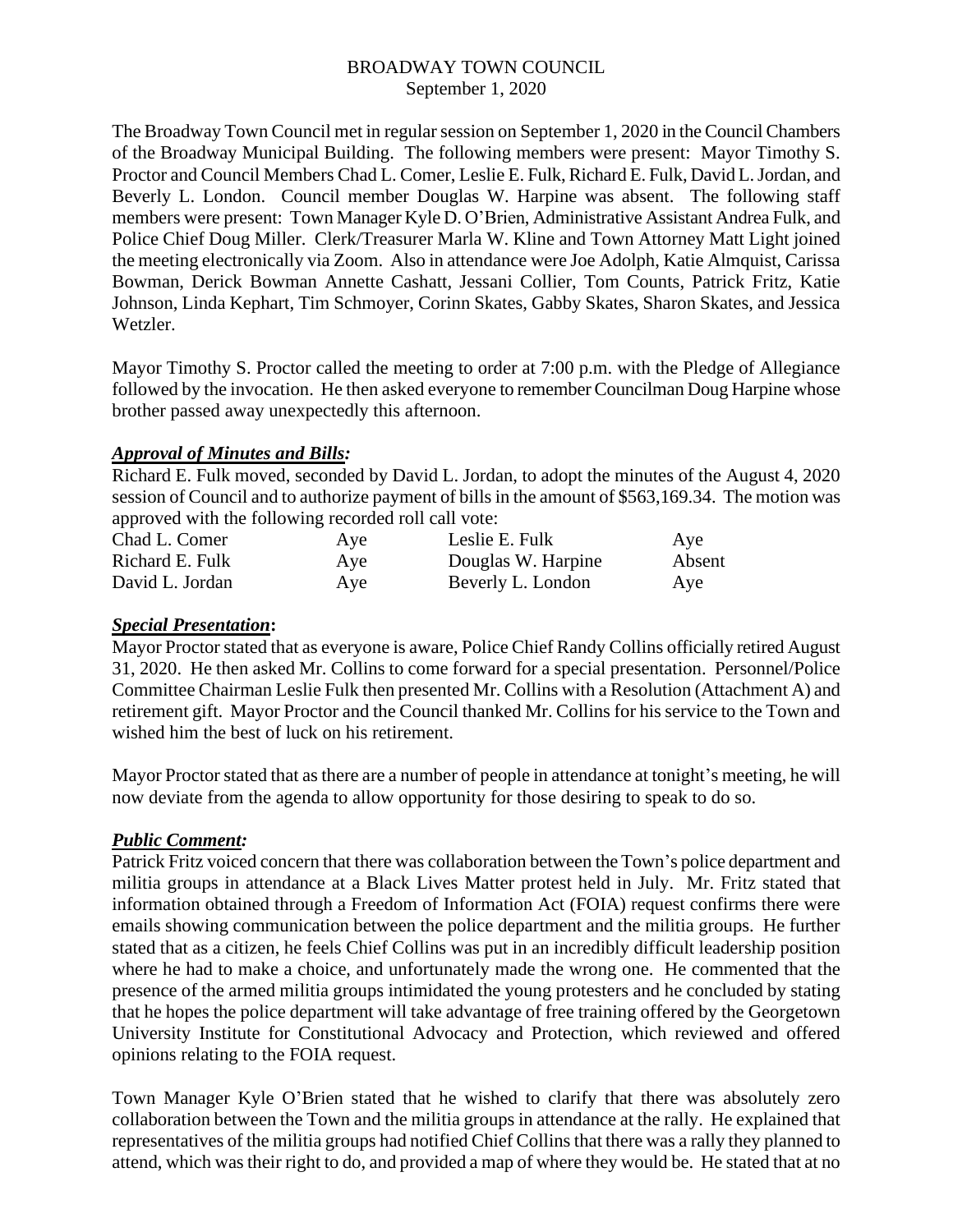point did the Town's police department reach out to the militia. He further commented that the department had worked closely with other law enforcement agencies to assure that protection was in place in the event the protest turned violent. He reiterated that the ultimate goal was that a peaceful rally be held with everyone returning home safely, which is what happened. He reiterated that the police department never reached out to the militia and there were enough trained police officers on hand to assure a safe environment.

Annette Cashatt commented that she had heard that Chief Collins had invited the militia groups in and now that she knows this was false information, she is glad to hear the police department did not invite their participation.

Tim Schmoyer stated that the Black Lives Matter group is a hate group and is known to wreak havoc and cause damage to towns.

Tom Counts questioned how the militia had intimidated protesters. He noted that if there were problems or threats made (by militia), then why didn't members of the protest group report it to the police department. He stated that he felt the militia groups were misquoted and misrepresented, resulting in false accusations being made.

Katie Almquist expressed concern that someone in a nearby wooded area of the park had pointed a weapon at protesters during the event, and although she didn't know if it was a member of the militia or not, she knows militia presence was throughout the park. She stated that, regardless, she would like to see things move forward in a positive way starting with the free training provided by the Georgetown institute.

Patrick Fritz reminded everyone that the protest group was made up of young people of our community who need to know they can express themselves in a safe manner.

Mr. Counts concurred that there is no room for intimidation or derogatory actions in today's society and no one should fear speaking his/her mind. He again stated that if someone sees another point a gun or any weapon at someone, is illegal and it should be reported to proper authorities.

Having confirmed no one else wanted to address the Council, Mayor Proctor stated that the Town had worked very closely with the protest group to assure that the rally was held in a peaceful manner; however, noted that anyone wishing to be present at the protest had the right to be there.

Mayor Proctor announced there would be a five-minute recess before proceeding with the remainder business items.

The Council then reconvened.

#### *Continuity of Government Ordinance***:**

Mayor Proctor presented AN UNCODIFIED EMERGENCY ORDINANCE ACKNOWLEDGING THE CONTINUED EFFECTS OF THE NOVEL CORONAVIRUS PANDEMIC, MAKING CONTINUED PROVISIONS FOR THE CONTINUITY OF THE TOWN'S GOVERNMENT AND OPERATIONS DURING THE PENDENCY OF THE EMERGENCY OF THE PANDEMIC, AMENDING THE TOWN'S EMERGENCY CONTINUITY OF GOVERNMENT ORDINANCE ADOPTED ON APRIL 2, 2020, AND FOR OTHER PURPOSES. Richard E. Fulk moved, seconded by David L. Jordan, to adopt the ordinance as presented. The motion was approved with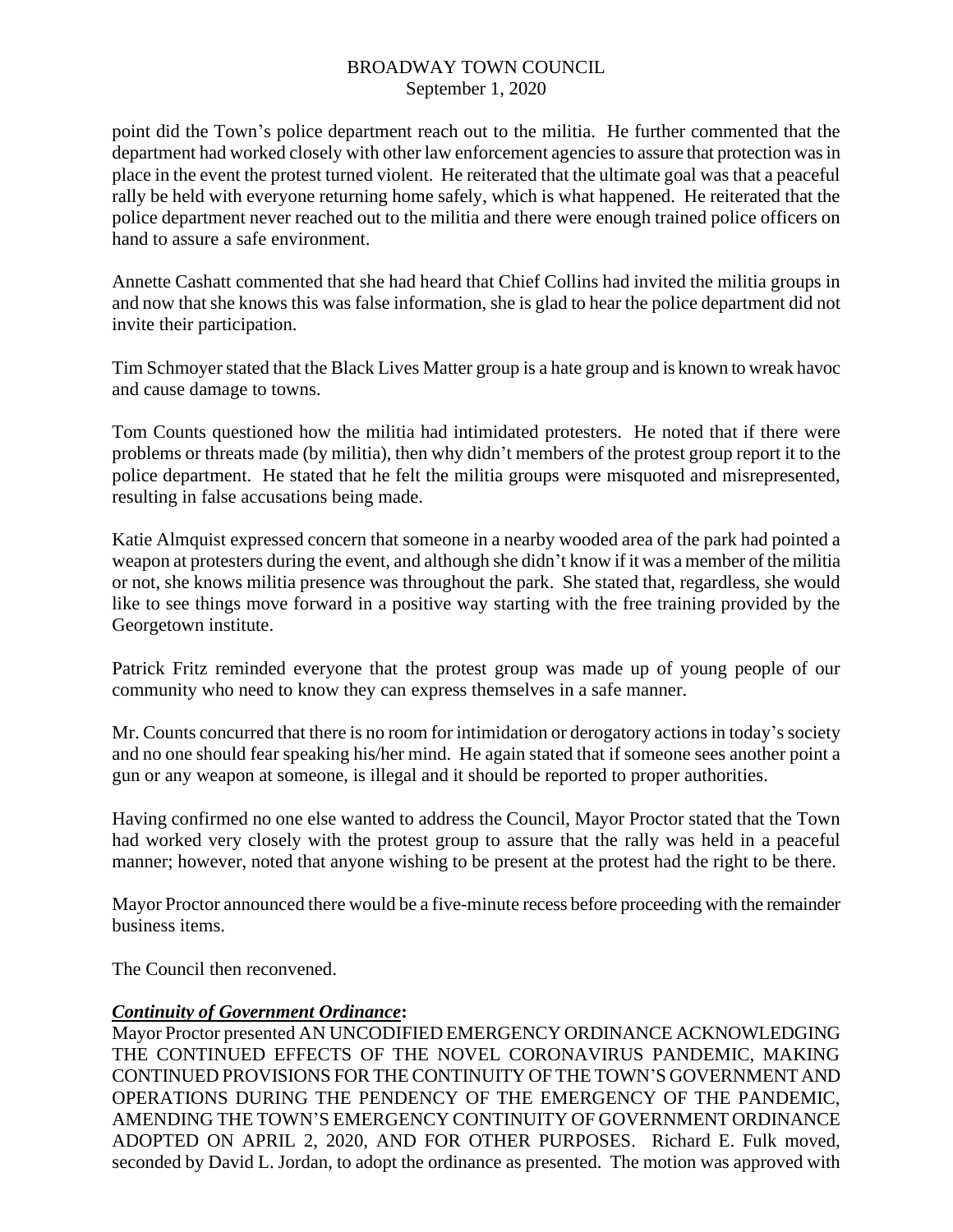| the following recorded roll call vote: |     |                                                                     |        |
|----------------------------------------|-----|---------------------------------------------------------------------|--------|
| Chad L. Comer                          | Ave | Leslie E. Fulk                                                      | Ave    |
| Richard E. Fulk                        | Aye | Douglas W. Harpine                                                  | Absent |
| David L. Jordan                        | Aye | Beverly L. London                                                   | Ave    |
|                                        |     | A copy of the ordinance is included in the minutes as Attachment B. |        |

## *Coyote Run Street name change***:**

|                                                                               |     | Mr. O'Brien advised that the final plat for Coyote Run Subdivision, Section 5, which has previously |        |  |  |
|-------------------------------------------------------------------------------|-----|-----------------------------------------------------------------------------------------------------|--------|--|--|
|                                                                               |     | been approved, includes a street named "Wile E Court." He further advised that the developer has    |        |  |  |
|                                                                               |     | now asked that the name of the street be changed to "Mesa Court." Chad L. Comer moved,              |        |  |  |
|                                                                               |     | seconded by David L. Jordan, to approve AN ORDINANCE AND RESOLUTION TO PROVIDE                      |        |  |  |
|                                                                               |     | FOR THE RENAMING OF "WILE E COURT" TO "MESA COURT", AND FOR OTHER                                   |        |  |  |
| PURPOSES. The motion was approved with the following recorded roll call vote: |     |                                                                                                     |        |  |  |
| Chad L. Comer                                                                 | Aye | Leslie E. Fulk                                                                                      | Aye    |  |  |
| Richard E. Fulk                                                               | Aye | Douglas W. Harpine                                                                                  | Absent |  |  |
| David L. Jordan                                                               | Aye | Beverly L. London                                                                                   | Aye    |  |  |
|                                                                               |     |                                                                                                     |        |  |  |

A copy of the ordinance is included in the minutes as Attachment C.

# *Public Hearing, R-O-W Vacation***:**

Mayor Proctor stated that the Town has received a request from Nelson and Phyllis Showalter releasing a 15' right of way owned by the Town. Mr. O'Brien advised that the right of way was established many years ago to construct a proposed water tank; however, an alternate location was chosen for the construction and therefore, the right of way is no longer needed.

Mayor Proctor opened the public hearing and invited comments in favor of or in opposition to the proposed request. Hearing none, Mayor Proctor closed the public hearing and asked for Council action.

Chad L. Comer moved, seconded by Beverly L. London, to adopt a DEED OF RELEASE as presented, a copy of which is included in the minutes as Attachment D. The motion was approved with the following recorded roll call vote:

| Chad L. Comer   | Aye | Leslie E. Fulk     | Aye    |
|-----------------|-----|--------------------|--------|
| Richard E. Fulk | Aye | Douglas W. Harpine | Absent |
| David L. Jordan | Aye | Beverly L. London  | Aye    |

# *VRA Refinancing***:**

Mayor Proctor stated that in light of recent reductions in interest rates, the Town Council has determined that it would be beneficial to the Town to refinance a portion of its existing wastewater debt. Mayor Proctor then introduced AN ORDINANCE AND RESOLUTION OF THE TOWN COUNCIL OF THE TOWN OF BROADWAY, VIRGINIA, AUTHORIZING AND APPROVING THE ISSUANCE AND SALE OF A TOWN OF BROADWAY, VIRGINIA GENERAL OBLIGATION AND SEWER REVENUE REFUNDING BOND IN THE MAXIMUM PRINCIPAL AMOUNT OF \$8,665,000, AND SETTING FORTH THE FORM, DETAILS AND PROVISIOS FOR THE PAYMENT THEREOF. Richard E. Fulk moved, seconded by Beverly L. London, to adopt the Ordinance and Resolution as presented, a copy of which is included in the minutes as Attachment E. The motion was approved with the following recorded roll call vote:

| Chad L. Comer   | Aye | Leslie E. Fulk     | Aye    |
|-----------------|-----|--------------------|--------|
| Richard E. Fulk | Aye | Douglas W. Harpine | Absent |
| David L. Jordan | Aye | Beverly L. London  | Aye    |